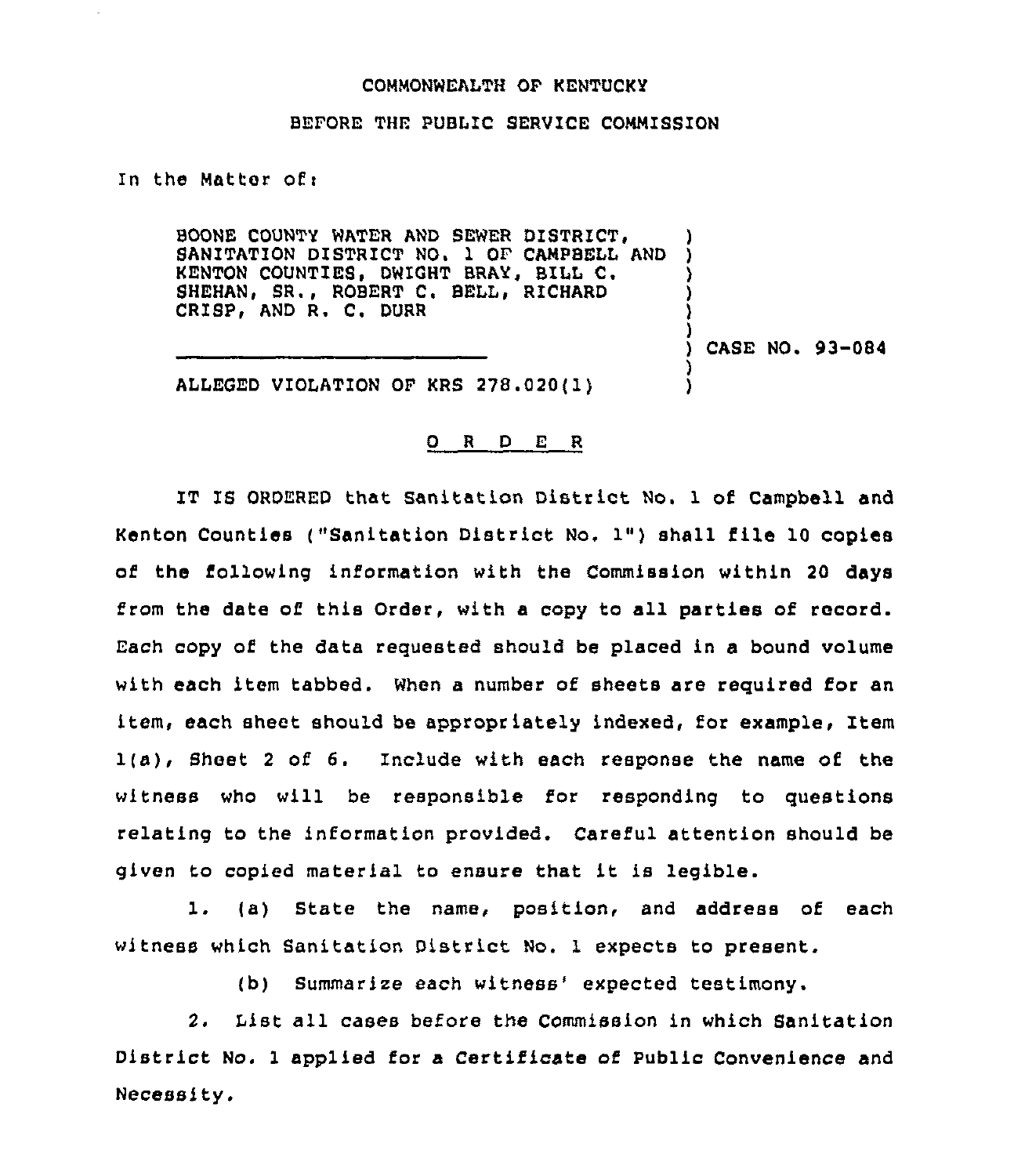3. Provide a copy of the minutes of each meeting of Sanitation District No. 1's Board of Commissioners held between January 1, 1988 and February 1, 1994.

4. Provide a copy of Sanitation District No. 1's ourrent. rulos and regulations.

5. Refer to paragraph 5 of the Agreement between Boone County Water and Sewer District ("Boone District") and Sanitation District No. 1 which was executed on Hay 30, 1990,

a. Identify all facilities which Sanitation bistrict No. 1 constructed in the Richwood Service Area and the Taylorsport service Area pursuant to the May 30, 1990 Agreement.

b. When were the designs for these faoilities completed?

c. When was construction of these facilities commenced?

d. When was construction of these facilities  $60$ mpleted?

What was the total cost of these facilities?  $e<sub>1</sub>$ 

f. When did Sanitation District No. 1 transfer ownership of these facilities to Boone District?

g. When did Boone District purchase these facilities from Sanitation District No, 17

6. Refer to paragraphs 4 and 5 of the Agreement between Boone District and Sanitation District No. 1 which was executed on September 16, 1991.

a. Identify all facilities which Sanitation District No. 1 constructed in the Central Service Area pursuant to the September 16, 1991 Agreement.

b. When were the designs for these facilities completed?

 $-2-$